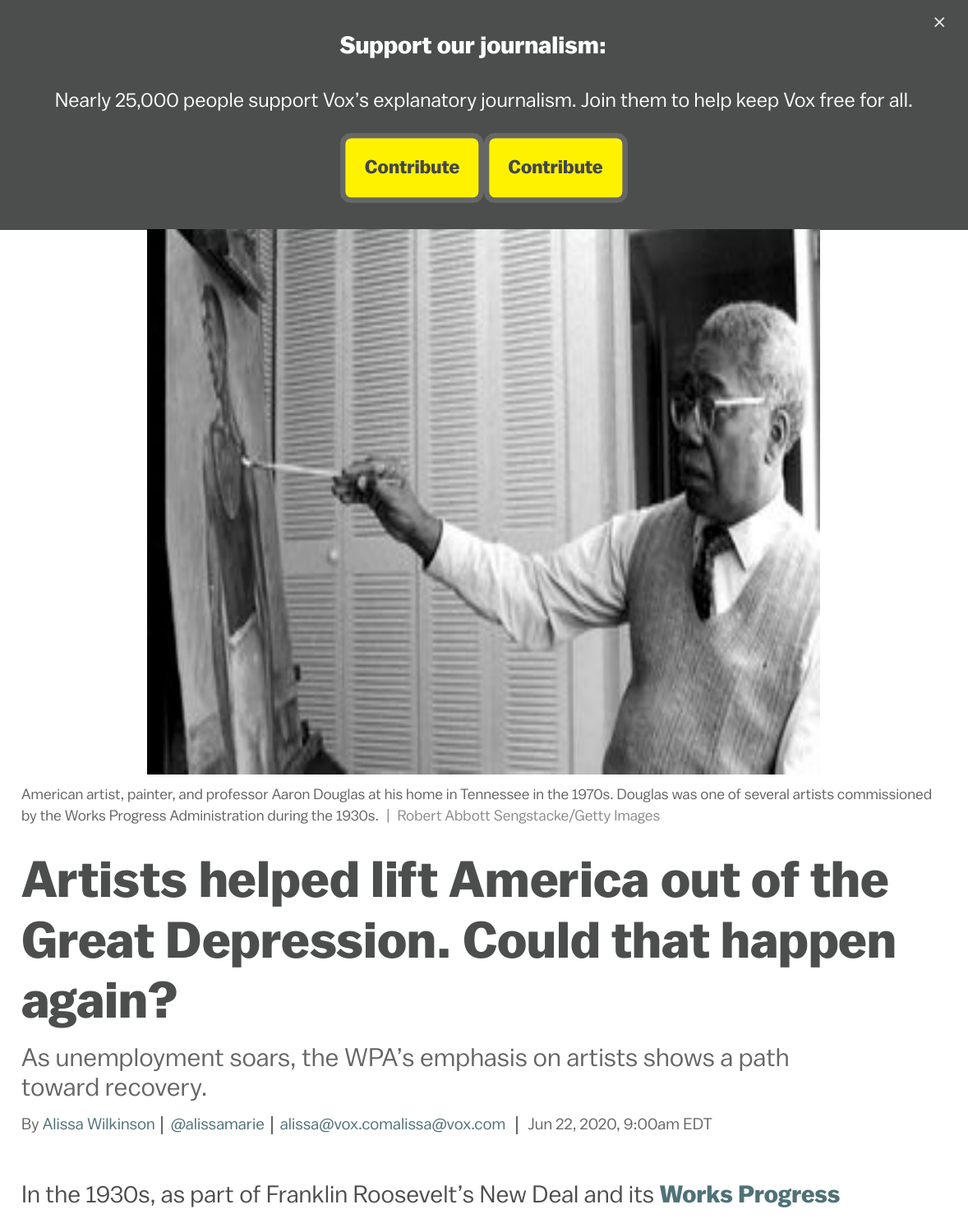[unemployment.](https://www.pbs.org/wgbh/americanexperience/features/surviving-the-dust-bowl-works-progress-administration-wpa/)

But it was also much more than that. Sandwiched between the World Wars, t projects overseen by the WPA — which included the Federal Art Project (focus fine arts) as well as initiatives in other disciplines  $-$  were meant to help the U States develop its own distinct style of art-making. This was especially impor midst of a historical moment where rising tides of nationalism in other parts of were leading governments (run by figures like Stalin and Hitler) to direct and o artworks that would project their own ideological frameworks to their citizen world.

Dorothea Lange documented poverty in California as part of the Works Progress Administration. | Getty Images

Many of the WPA artists — like Dorothea Lange, Jackson Pollock, Walker Evar Douglas, Jacob Lawrence, and thousands of others  $-$  produced iconic work to captures the American experience at the time. Others made less famous wo nonetheless became part of community life, since the WPA's focus was on creating public works of art and fostering arts education throughout the nation.

In some ways, 2020 feels a lot like 1935: US unemployment is high, a recession and there's a need for communities to pull together. And thus I became curious how the Federal Art Project and other similar initiatives worked, what kind of restrictions and freedoms the artists had, and whether such a program might today. So I called Jody Patterson, the Roy Lichtenstein chair of art history an associate professor at Ohio State University, to ask. Patterson is the author of forthcoming book *Modernism for the Masses: Painters, Politics, and Publ in 1930s New York* from Yale University Press, and studies the interaction of politics in 20th-century American art. We talked about the origins of the WPA program, the role [of public art, and](https://history-of-art.osu.edu/people/patterson.1187) how shifting ideas about the purpose and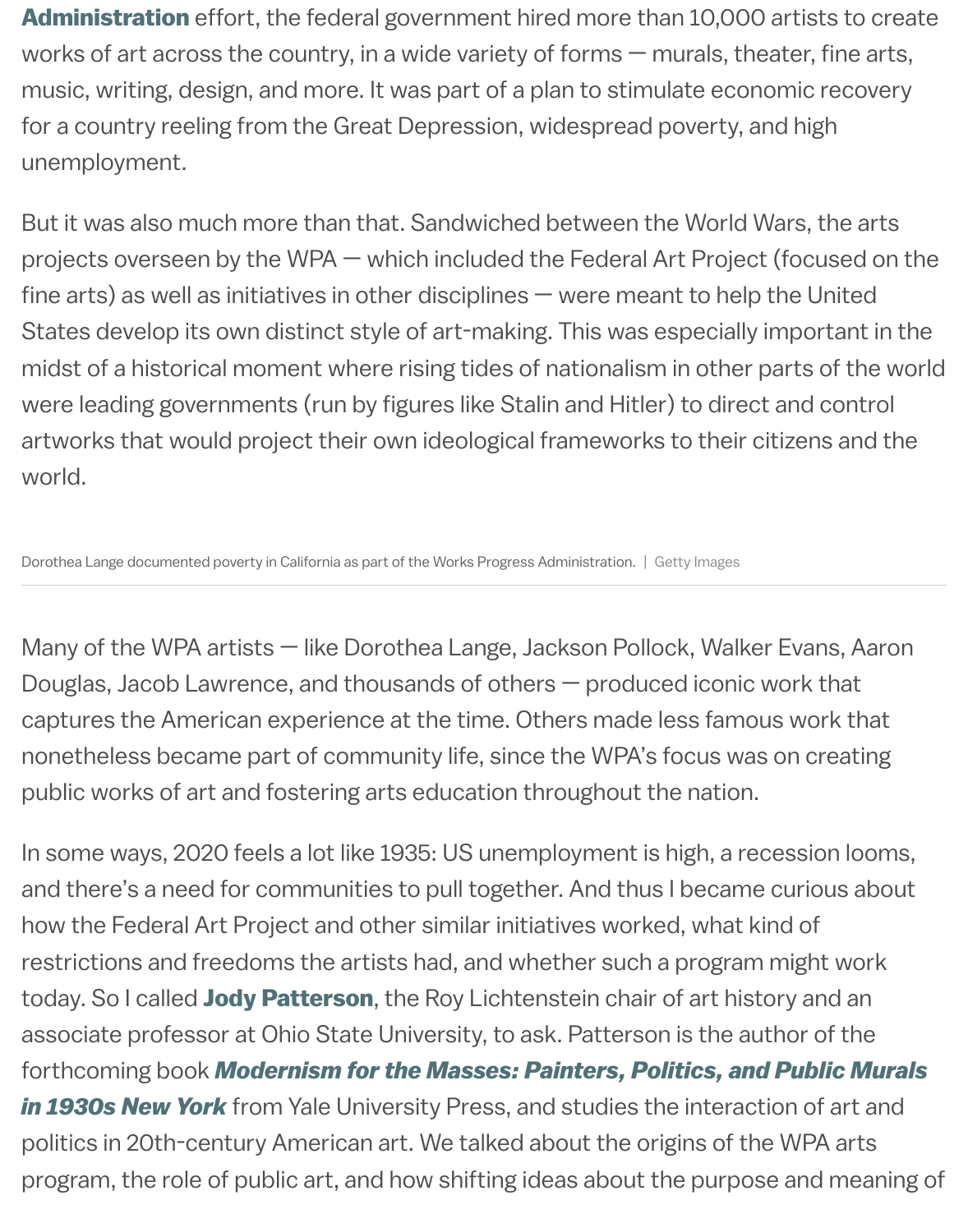#### Jody Patterson

One thing to bear in mind is that the Federal Art Project was a part of a much broader initiative: the WPA, the Works Progress Administration, which was a project  $-$  pump-priming, keeping the unemployed [working], maintaining the putting them back to work. This included everything, like building dams and b roads.

What's so unique about Roosevelt's vision was he included culture in those provisions. That the arts were part of a much larger New Deal for the American public  $$ testament to "the more abundant life" he kept emphasizing in the midst of Depression  $-$  is really key.

"THE US GOVERNMENT SAW A BENEFIT IN CULTURE'S ABIL *NOT JUST [CREATE AND CONTR](https://en.wikipedia.org/wiki/The_More_Abundant_Life)IBUTE TO THE DEVELOPMENT OF AND THE AND CONTRIBUTE TO THE DEVELOPMENT* COMMUNITY IDENTITY, BUT TO NATIONAL IDENTITY - A TR *AMERICAN ART"*

The Federal Art Project was part of something called Federal One, which had not just for the fine arts but also for theater, for writing, for music. There was index. It was one aspect of a really diverse and wide-ranging kind of project.

Another thing that's important to bear in mind: Art production, art reception, patronage, galleries, museums  $-$  all of that had really been centered in a hand urban centers like New York and Los Angeles, as it continues to be today. The Art Project took on the whole nation as part of the project. It brought exhibitions, educational centers, and art lessons across regions that had not been well-served, and into communities that had very much been disenfranchised from culture.

So in addition to traveling exhibitions, one of the really key aspects of the Fed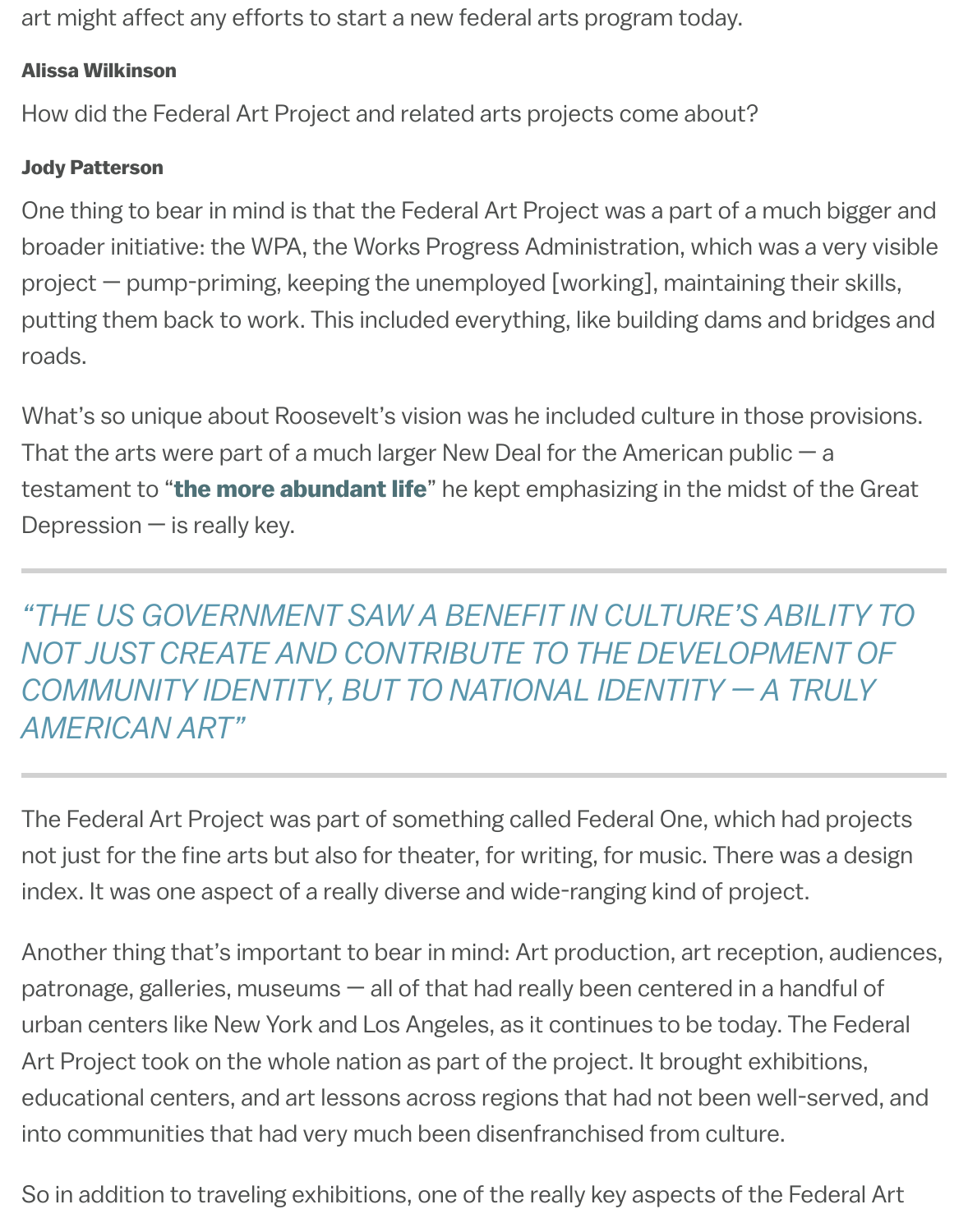The first is that [today,] the US might well reach levels of employment not se the 1930s, or even worse than the '30s. In the '30s, the government saw it as obligation, part of its duty, to provide artists in need with economic support. commissioned them to produce public art. That obligation is something we c don't see within the current administration.

In addition to that, there was a very visible precedent for this in Mexico. The M government got behind the Mexican mural movement  $-$  funded it and support many years. It was very much a morale-boosting, nation-building kind of initiative. the Mexican revolution, Mexico needed to find a way of creating a shared hist the 1930s, the US government saw a benefit in culture's ability to not just cre contribute to the development of community identity, but to *national* identity American art.

That's related to the politicization of art internationally during the period. We different kinds of states, from communist states to fascist states to the Ame democratic states, using art as a way to create consensus, build support for and make its own political platform and view of society visible to a broad, diver audience. There was a real interest in populism across the political spectrum time. Roosevelt and the New Deal were throwing their lot in with other nation very much doing the same thing, but to different ends.

#### Alissa Wilkinson

So how did they select which artists to hire?

### Jody Patterson

So here, again, it's really important to differentiate between the Federal Art P what was known as the Treasury Section of Fine Arts, and which was much about hiring well-known, established artists who could produce "quality artw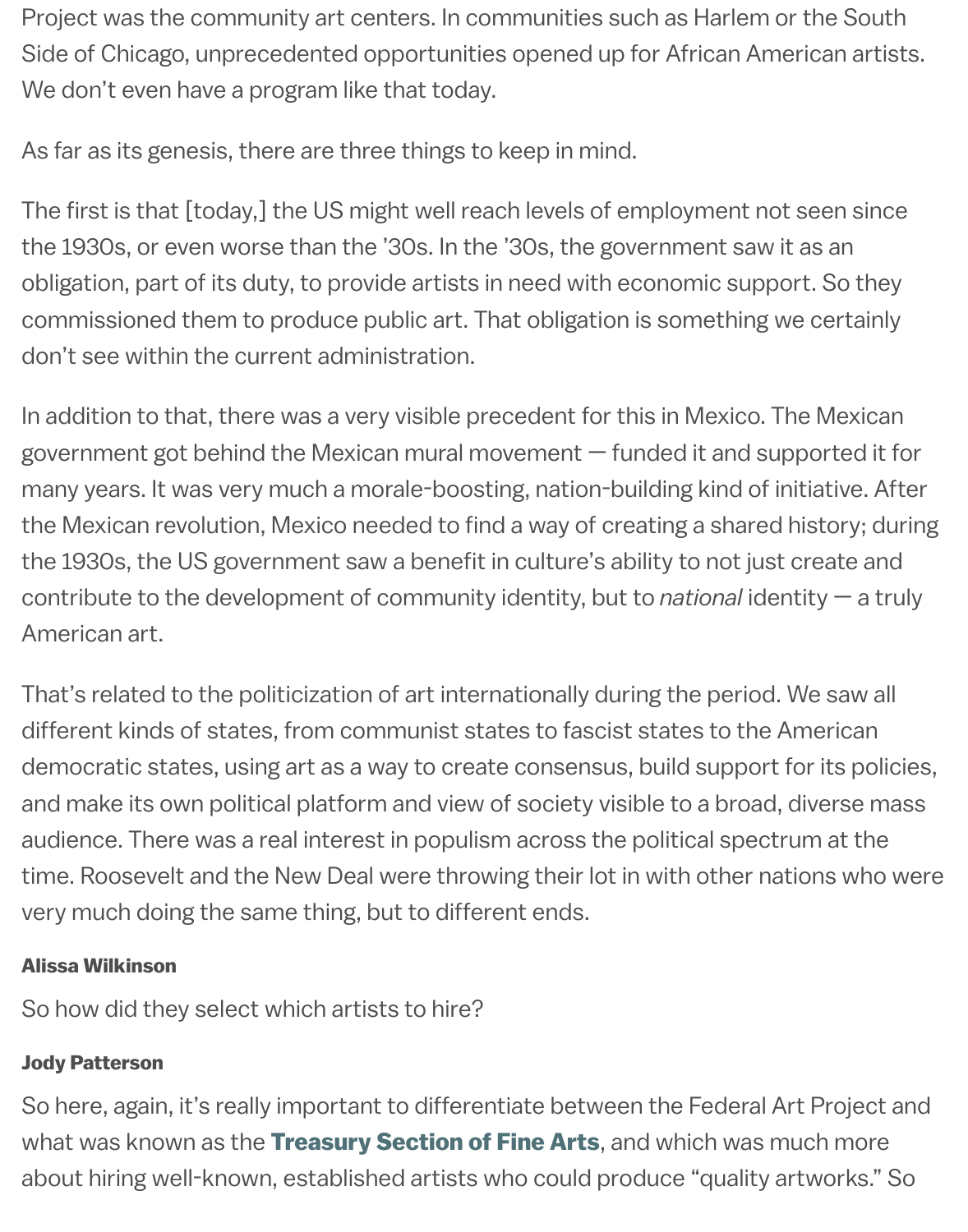there were competitions for the Treasury Sections, and most of those arts — murals and public sculptures being the most visible — were put into federal buildings.

In terms of the more widespread mandate of the Federal Art Project: That was a relief project. That was about providing work for unemployed artists. It was means-tested, and it was not dependent upon technical skill and quality. Of course, there was an interest in the aesthetics and style. But it was much more open to stylistic diversity.

There were only two caveats: You couldn't produce a nude, and you couldn't address political issues in a direct way. The line between art and propaganda is a really messy one, but you couldn't outright address political issues or produce nudes.

*"ALL ART IS POLITICAL, AND THEY KNEW THAT, WHICH MEANS YOU DIDN'T HAVE TO MAKE AN OVERT STATEMENT TO UNDERSTAND THAT IT HAD MEANING WITHIN COMMUNITIES AND FOR DIFFERENT AUDIENCES"*

Nothing is perfect, so there were some issues around freedom of expression and censorship. The Federal Art Project employed over 10,000 artists across the country, and sought to bring art to the broadest public possible. So those works that became the collection of the American people had to be put in public collections — hospitals, schools, post offices, housing projects, that sort of thing — ensuring they were part of communities.

That was very different from Treasury Section; artists took a lot of issues with the more elitist policies of the Treasury.

#### Alissa Wilkinson

Thinking about this from where we sit in 2020, I'm struck by what a different world the 1930s seem to have been. It's hard to imagine a world where you could hire 10,000 artists, give them artistic freedom, tell them not to address political issues, and assume that's a thing that is even possible. Today, most everything has been forced through a political lens, by which we usually mean a partisan lens. Were there battles back then, too?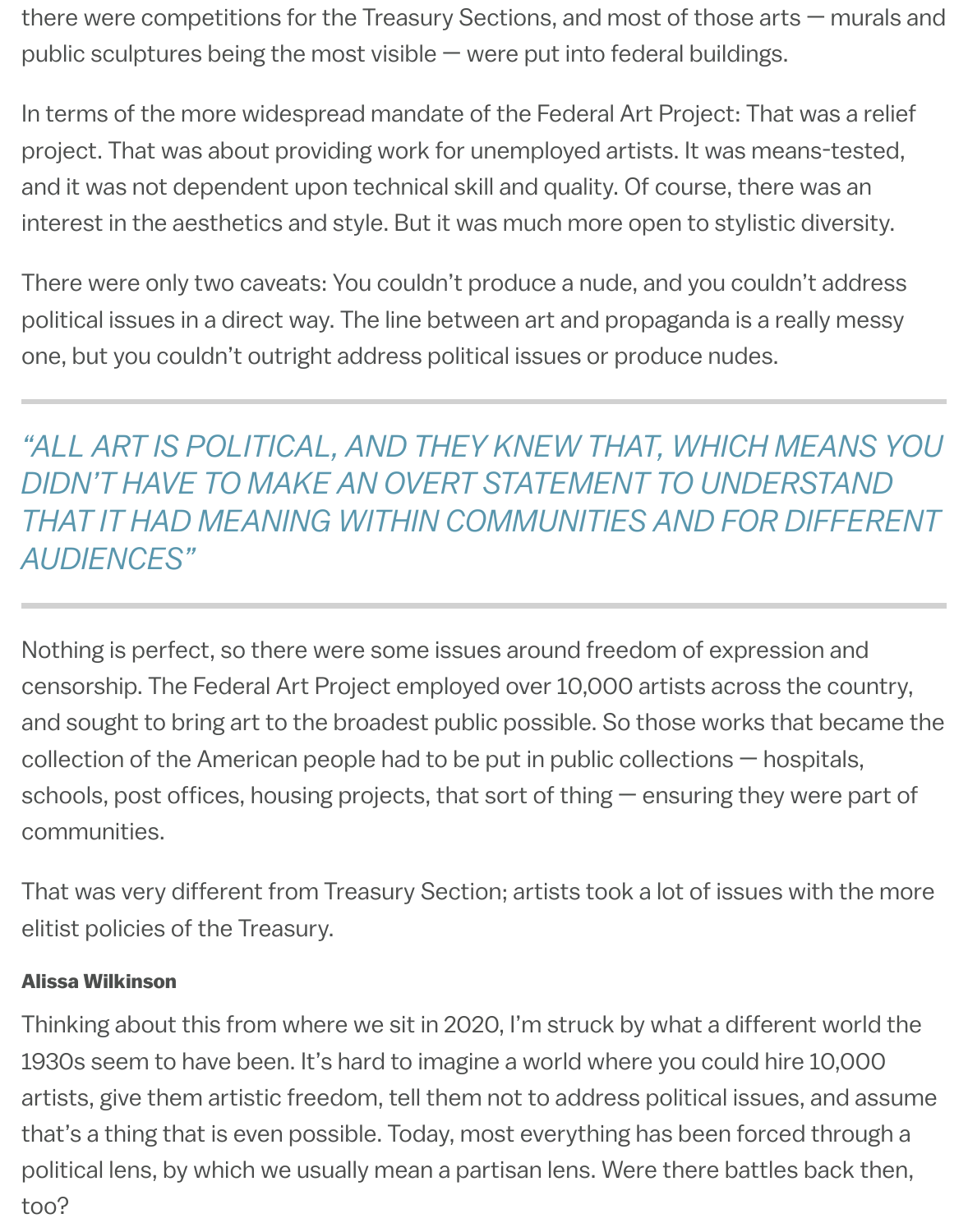engage a variety of styles and a variety of subject matters was something that they fought for and defended. Especially, as you can imagine, in the face of Hitler's **"degenerate art**," his complete antagonism to modernism. It was the same t Stalin after 1934, when only **socialist realism** w[as a sanctioned](https://en.wikipedia.org/wiki/Artists_Union) form of art.

Artists maintained their agency, in the sense of being able to create narrative forms and styles that weren't overtly political in nature. So you couldn't enga [politically partisa](https://www.moma.org/calendar/exhibitions/3868)n iconography and imagery, but of course, artists understoo that perhaps aren't as expli[cit now that all art](https://www.tate.org.uk/art/art-terms/s/socialist-realism) is grounded in social and economic and  $\epsilon$ historical experience. All art, even the most seemingly abstract, non-objective still ideological. And that was understood in ways that I don't think we necess as explicit [today].

All art is political, and they knew that, which means you didn't have to make a statement to understand that it had meaning within communities and for diff audiences. Style, form, color, figuration  $-$  all of these things were part and part moment in which that art was produced and received. Artists understood that interesting ways, and so there was a bottom-up ability to make creative use of strictures that were in place around not-overt politics and no nudes.

Artist Jackson Pollock dribbling sand on a painting while working in his studio. | Martha Holmes/The LIFE Picture Collection/(

#### Alissa Wilkinson

So at the time, artists benefit from getting paid and having employment at a t high unemployment. Were there additional benefits for them? And how did tl communities respond who were suddenly seeing this influx of art?

#### Jody Patterson

Yes, artists were able to make work. They were given studio spaces, material wage — but also, they had an *audience*, and that is really key.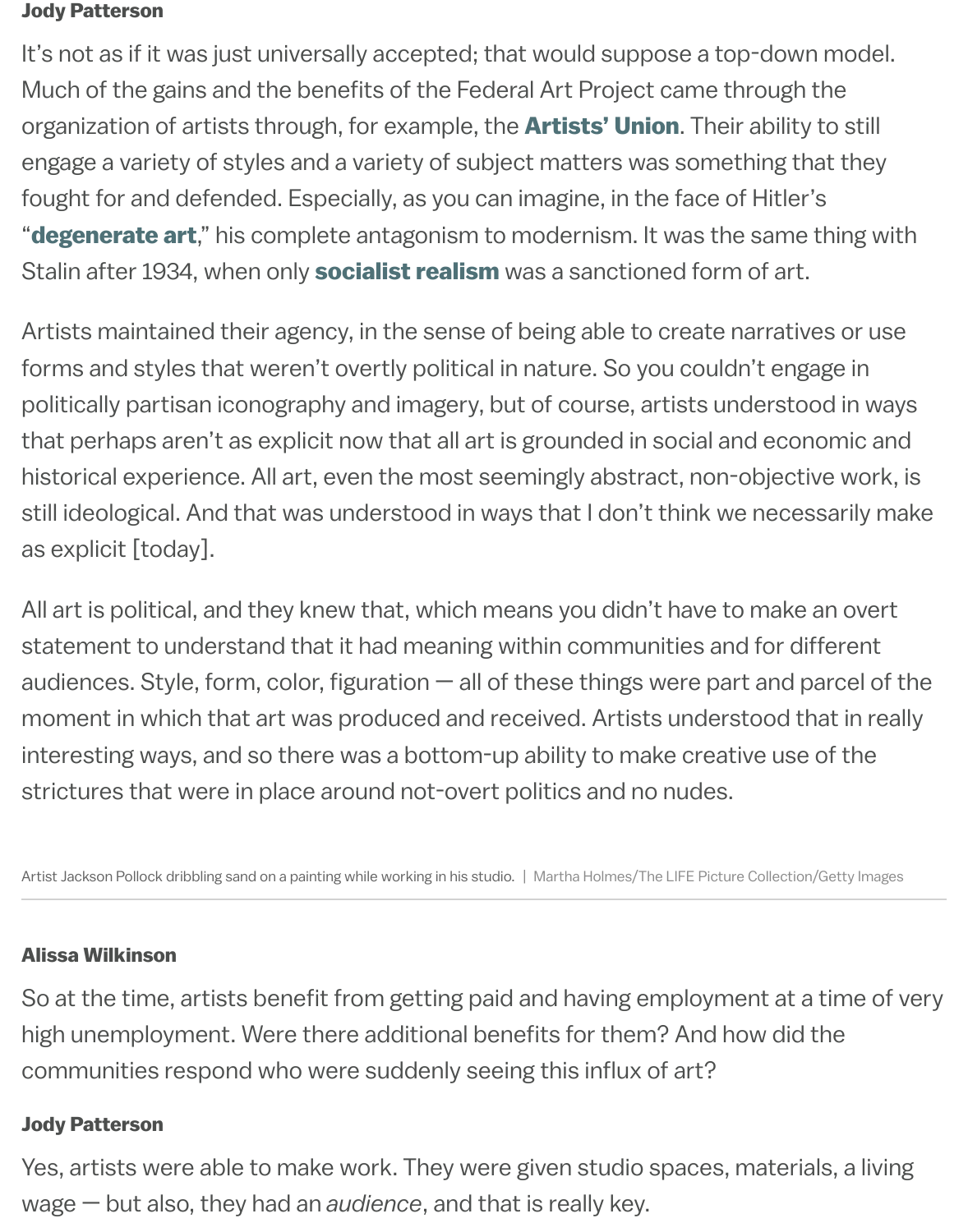Also, there was a sense of community. Artists were often meeting together, not in some of the spaces that had been set up in terms of studios and collecting p but at union meetings. There was a social scene. Artists were removed from isolation and alienation of the ivory tower, intermingling and interacting, havin discussions.

For example, the well-known New York School artist **Willem de Kooning** has and time again that [being part of] the WPA's arts projects were the first time was able to think of himself as an artist. It wasn't a hobby. It wasn't somethin did in his spare time  $-$  because, of course, artists always had to do other thir always had other jobs, had to teach. Now we could think of the artist as a wor professional, and as someone who was able to make [an important and sig](https://www.moma.org/artists/3213)nifi contribution to American life.

That's not always the case now. Artists often struggle with identifying thems such, and being identified and supported and acknowledged as such.

#### Alissa Wilkinson

Right. It feels like that's not the way Americans think about "productivity." Art productive unless it makes a lot of money, like Hollywood movies, or is decorative in some way. Often the arts are the first on the chopping block from public b because they are "extra." But it's not that way everywhere in the world. Would to say that in the 1930s, we saw the arts in a way that we might associate now more of a European framework? And was that part of a continuum of Americ or was it an unus[ual moment?](https://www.vox.com/culture/2017/3/20/14976042/nea-welfare-rich-liberal-elites-tucker-carlson?__c=1)

#### Jody Patterson

No, it was unusual. What the New Deal enabled, not only in terms of its rhetor in terms of actual funding, was an alternate economy of the arts. It shifted th economic bases for culture away from a market-driven luxury commodity.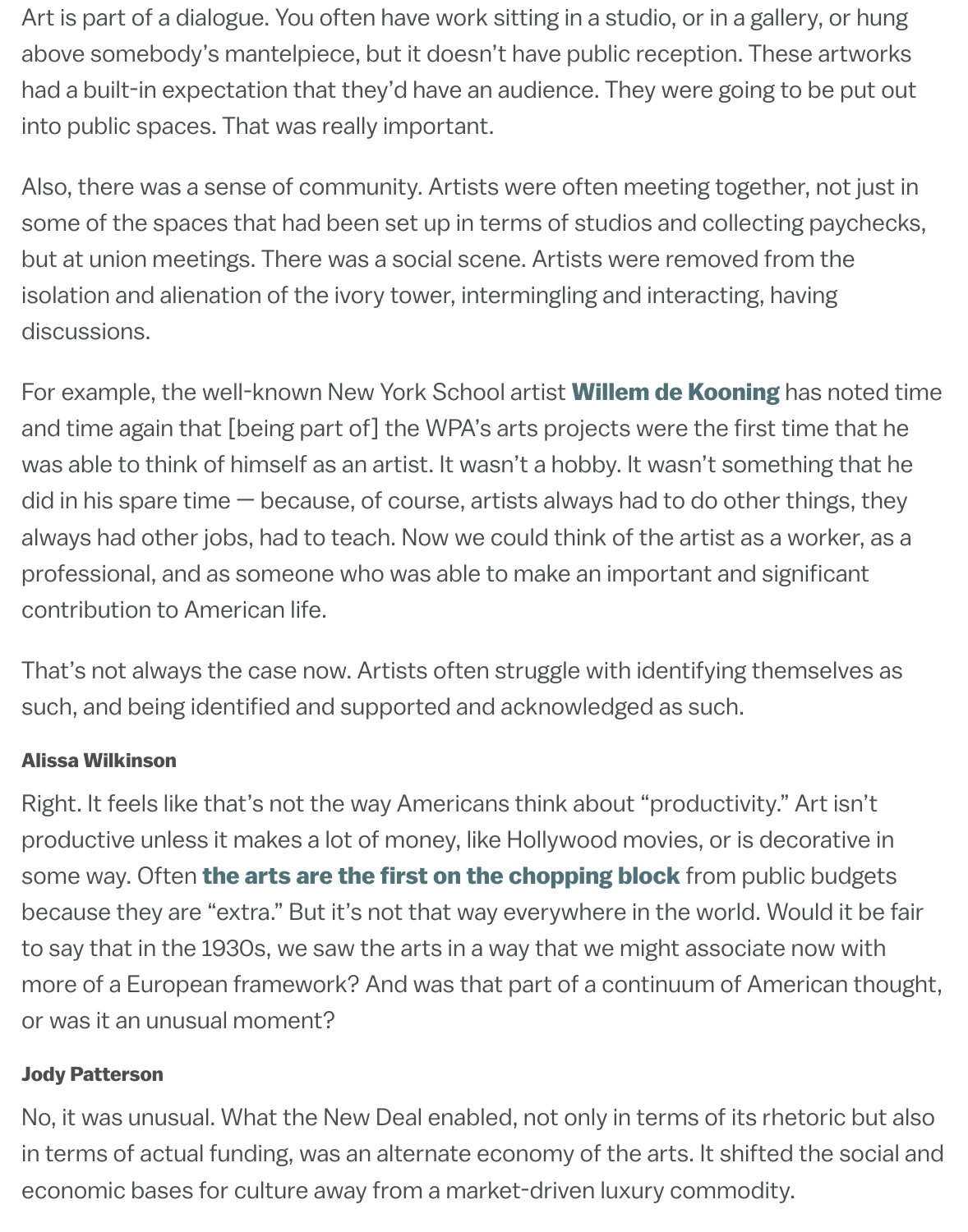"NOW WE COULD THINK OF THE ARTIST AS A WORKER, AS PROFESSIONAL, AND AS SOMEONE WHO WAS ABLE TO MA **IMPORTANT AND SIGNIFICANT CONTRIBUTION TO AMERICAN LIGHT AND SIGNIFICANT CONTRIBUTION TO AMERICA** 

The arts, for Roosevelt and the New Dealers, were seen as a fundamental cor a truly democratic society. A democracy could not call itself as such without theater, poetry, writing, design, photography, film.

So for Roosevelt, this was the American way of life, this richness of experience accessibility to culture was the kind of democracy that he was fostering. Of course, Federal Art Project itself began around 1935 and its activities were concluded when the US shifted to a war economy.

In the 1970s, from 1973 to 1980, another initiative drew on the model and inspiration the New Deal: the **Comprehensive Employment and Training Act**. It was sig law by Richard Nixon, and it wasn't designed specifically for artists  $-$  again, it of a broader initiative  $-$  but it ended up hiring and supporting more than 10,0 which was equal to that of the Federal Art Project. It lasted through two Repu administrations and one Democratic administration, and there's not nearly as emphasis on that [as a historical case study. It's often overlooked. Bu](https://en.wikipedia.org/wiki/Comprehensive_Employment_and_Training_Act)t certain on board some of the lessons and legacies of the Federal Art Project. And it w important, in terms of the community work that it did, in the fostering of the democratization of culture. It wasn't limited to a few urban centers, but unrol the nation in communities that were very badly served in culture at large.

There are [nongovernmental] projects like this too. Right now, the **Back to the Street Streets** campaign aims to create 1,000 murals by 1,000 artists in 100 cities on public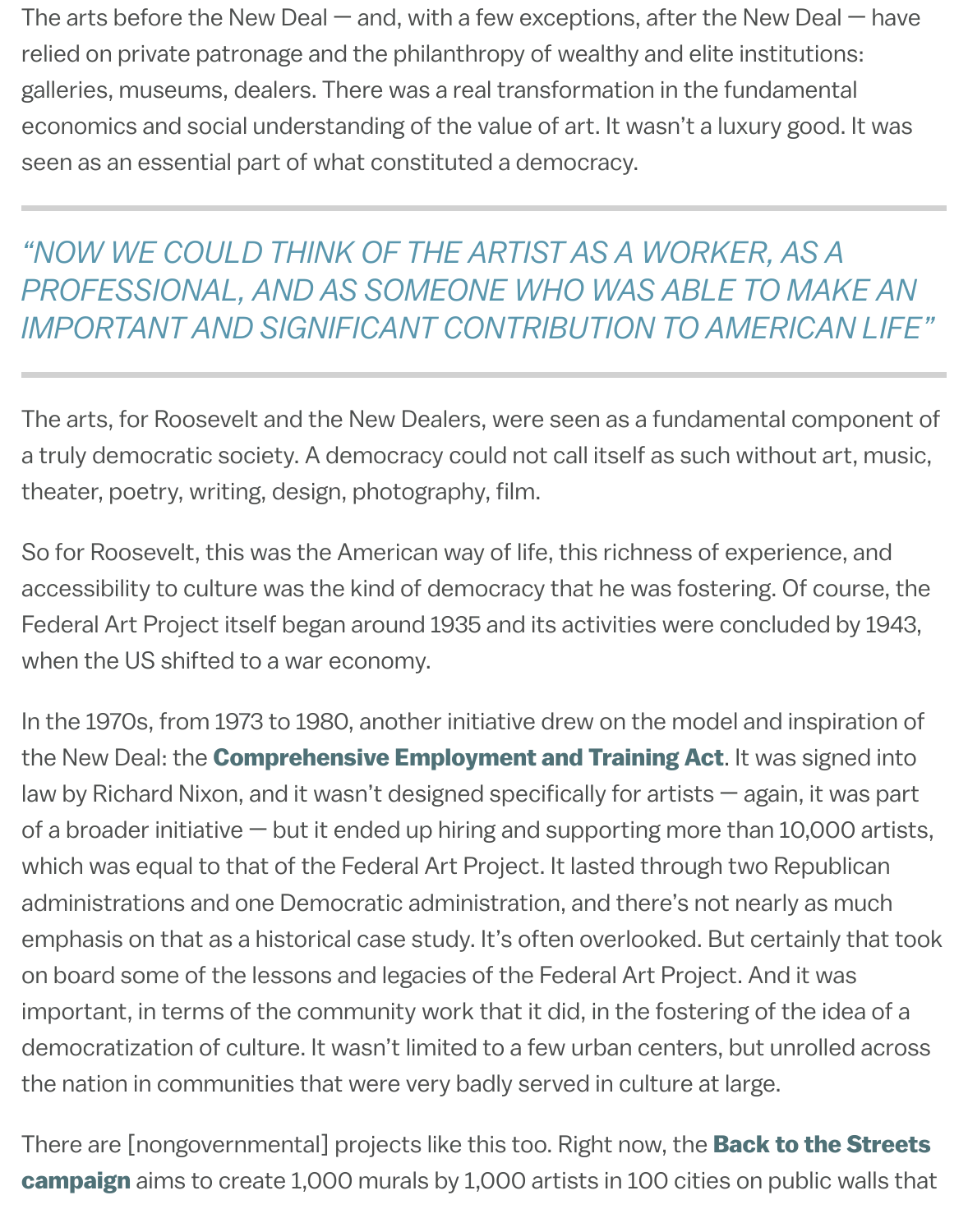published in 1934 and really had a huge impact on how culture was embraced and engaged with and supported during the '30s. And that's happening right now!

"TRYING TO REPLICATE THE NEW DEAL [ARTS PROJECTS](https://www.brainpickings.org/2016/02/11/art-as-experience-john-dewey/) W **BE VERY DIFFICULT. BUT THE FUNDAMENTAL TRANSFORM.** OF THE SOCIAL AND ECONOMIC FACES OF ART STILL HAS *MUCH RESONANCE."*

I don't think in the current climate we could ever replicate the New Deal Fede Project, and in some ways there are other models that would be more desira

I would suggest that maybe amongst the key problems that we would face w reincarnation of the New Deal in the present context  $-$  aside from the antagonism of the New Deal in the present context  $$ the Trump administration toward culture  $-$  is that our contemporary conception different from what it was in the 1930s. We have an immensely more compler what constitutes "the public" now. The concept of "the public," in terms of ra equality, sex, gender, ethnicity, all of these kinds of things, is unfolding.

And we have a far more contested notion of "the state," the federal state, now compared to then. For example, the idea of federal intervention is completely unwelcome by any Republican administration. Art is seen as either elitist or ju business of government, in the sense that it's not something the government involved with.

So trying to replicate the New Deal arts projects would be very difficult. But t fundamental transformation of the social and economic faces of art still has a resonance, and I suspect that's why we're having this conversation. The idea public-facing art, and a broader concept of what "art" and what "the public" a incredibly appealing.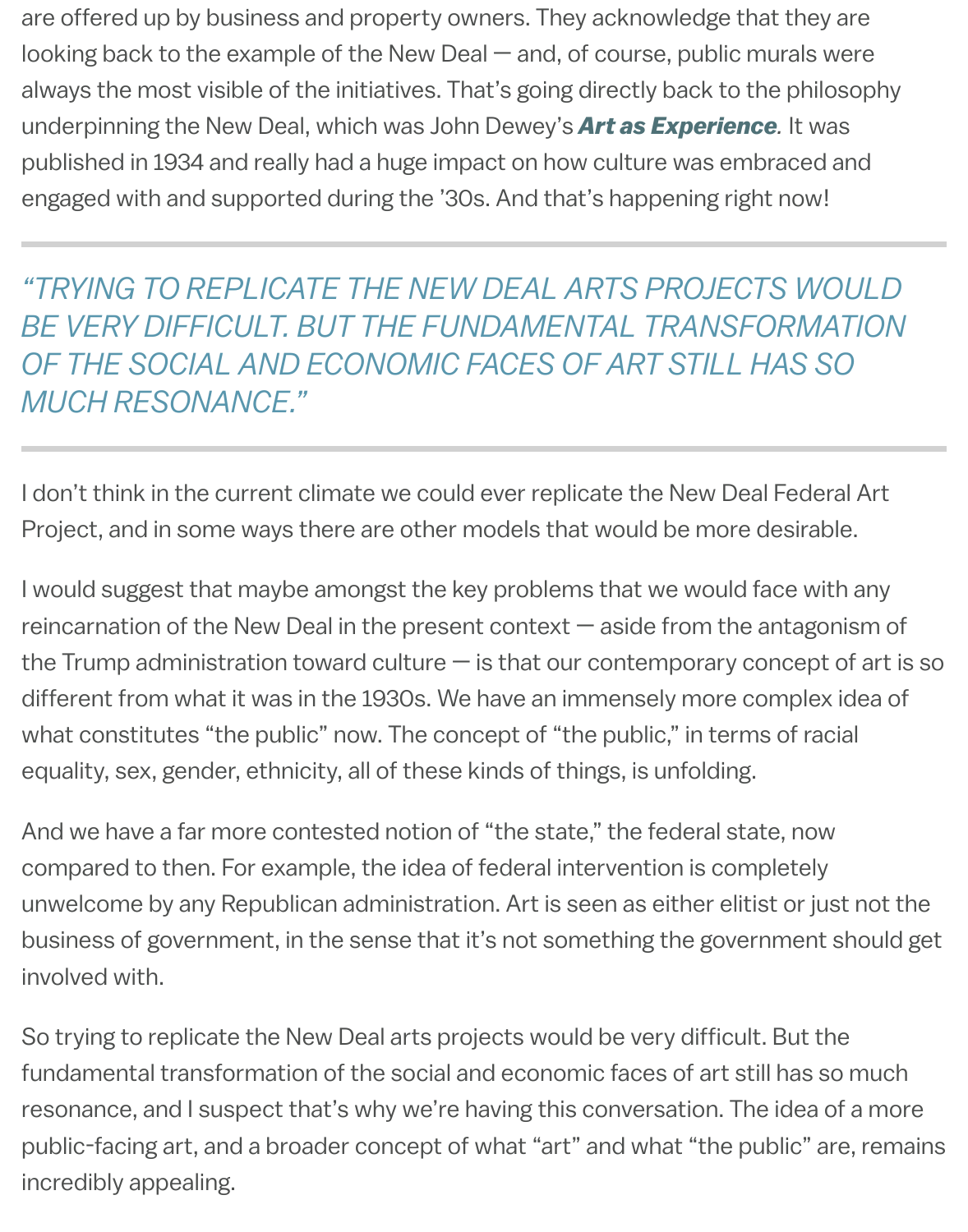I've talked to people in the past about the National Endowment of the Arts they advocate for the organization to exist as a government agency at all. One people have noted to me is that the arts create "pathways" along which art, c and people can travel. Not funding individual artworks so much as structures institutions where creativity and innovation in art between and among variou communities can flourish. How do you think about that? And what could hap

#### Jody Patterson

First off, I'm a historian, not a government administrator. I should also note th American; I'm Canadian. So when I comment on American political and economic political and economic political and  $m$ I'm doing it as a noncitizen.

But in some ways, I'm trying to educate and transform the notion of who artistically are and  $\alpha$ what art is, in order to broaden that idea. In addition to creating individual wo which the New Deal did and the NEA does, they found ways of building and d audiences, through moving into various regions with programs  $-$  educational exhibition programs. That's where I'm seeing a link to this notion of traveling, these opportunities and openings to experience art as a part of everyday life. cultivates a much broader definition of what art is and what the artist does, a enfranchisement amongst a much more varied and inclusive population.

It's important we think of art not as an inert material thing, but as a community resource.

### Alissa Wilkinson

It's been interesting, while people are cooped up at home during a pandemic how art has very quickly taken on an important role in connecting physically is people to a community. I've watched live theatrical productions on Zoom and people respond to them, or noticed that filmmakers have made their movies for free, with the idea of starting a conversation or creating a community.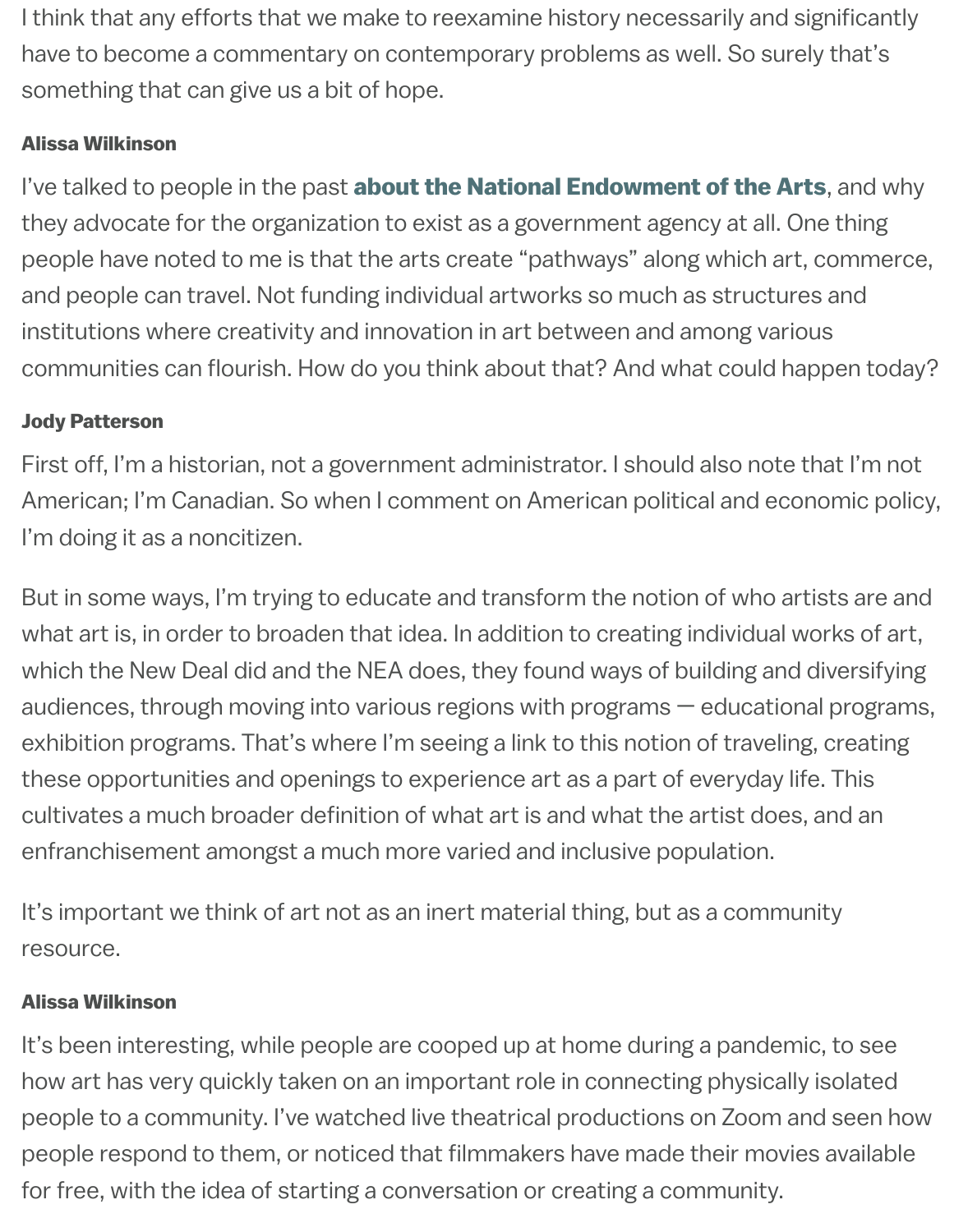## *"IT'S IMPORTANT WE THINK OF ART NOT AS AN INERT MATERIAL THING, BUT AS A COMMUNITY RESOURCE"*

#### Alissa Wilkinson

It's been interesting to see distributors put their films related to issues like po race, and the Black Lives Matter movement online for free during the Black L protests. It's almost a shift in the valuation of them as works of art.

#### Jody Patterson

Yes, exactly. Again, "value" is not some objective fact. It's determined by people and for and formulate and for people. And so to shift who gets to decide what's valuable  $-$  if that's a legacy current experience, that would be remarkable, and really welcome.

I'm in Columbus, Ohio, and through the demonstrations and protests, all thes have gone up. Many of the main thoroughfares in the city are all boarded up. / immediately, the Greater Columbus Arts Council saw the need to provide sup artists, and an opportunity to reach an audience that wouldn't necessarily fee in a museum. Museums and galleries are closed anyway, so the art we encou out on the street.

After the downtown protest, over 400 artists in the last week have been given go and paint the boarding. Some of the most interesting mural painting I've outside of Mexico  $-$  and I've also spent time in Belfast, where murals are part everyday experience, both in terms of the aesthetics but also absolutely poir comment on politics  $-$  we have that happening. I'm sure it's happening in oth

To take the opportunity to turn these boardings into something that can gene conversation and community response, and to put art right there on every st  $city - it's$  a peaceful outlet to voice support for Black Lives Matter, and it's a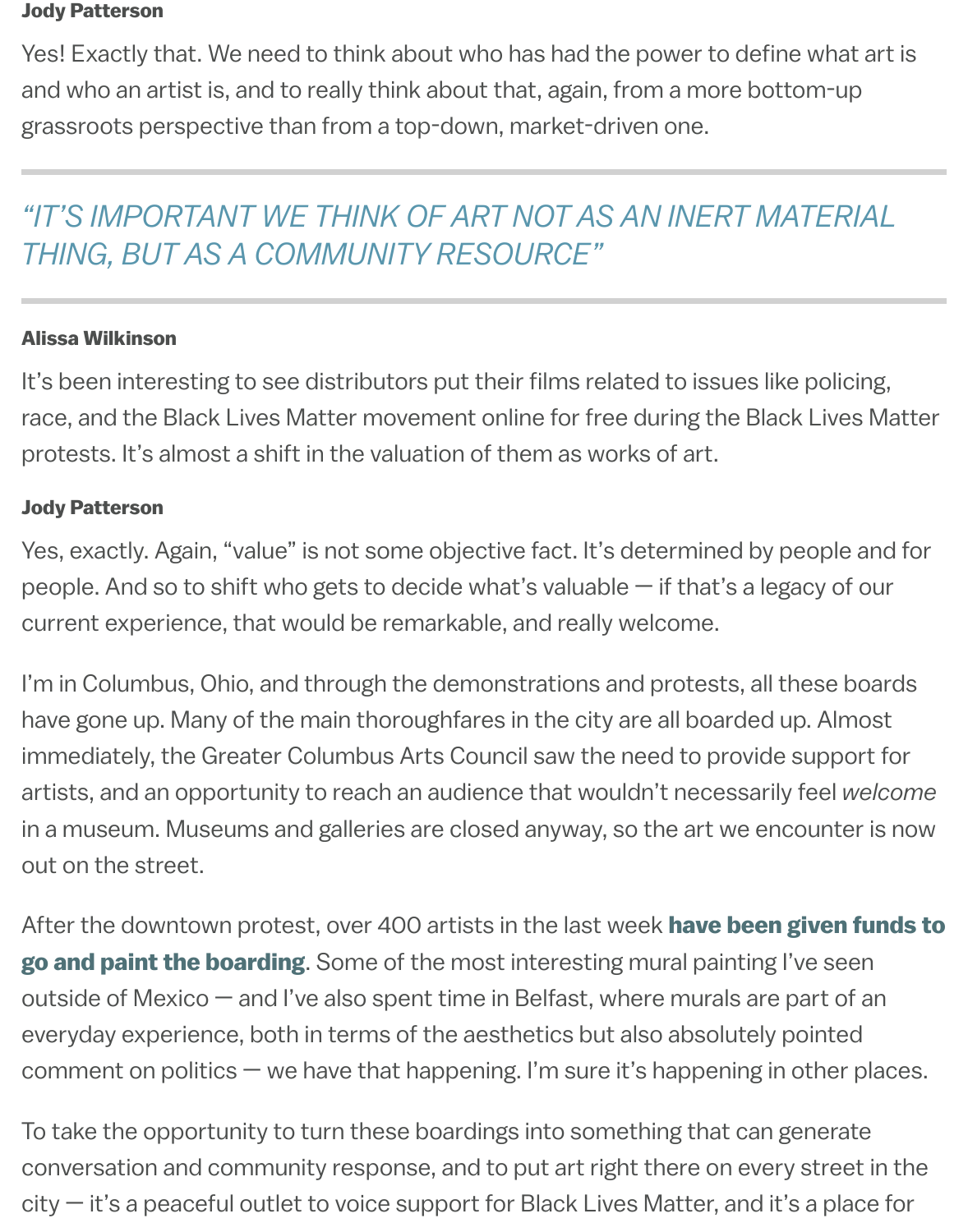#### Support Vox's explanatory journalism

Every day at Vox, we aim to answer your most important questions and provi our audience around the world, with information that has the power to save I mission has never been more vital than it is in this moment: to empower you understanding. Vox's work is reaching more people than ever, but our distinctive of explanatory journalism takes resources  $-$  particularly during a pandemic a economic downturn. Your financial contribution will not constitute a donation enable our staff to continue to offer free articles, videos, and podcasts at the and volume that this moment requires. Please consider making a contribut today.

**CULTURE** 

Nobody saw summer 2020 coming. So how come it felt like the movies

**CULTURE** 

[The bland, boring visuals of the Republican National Convention](https://www.vox.com/culture/21399534/pandemic-movies-apocalypse-quarantine)